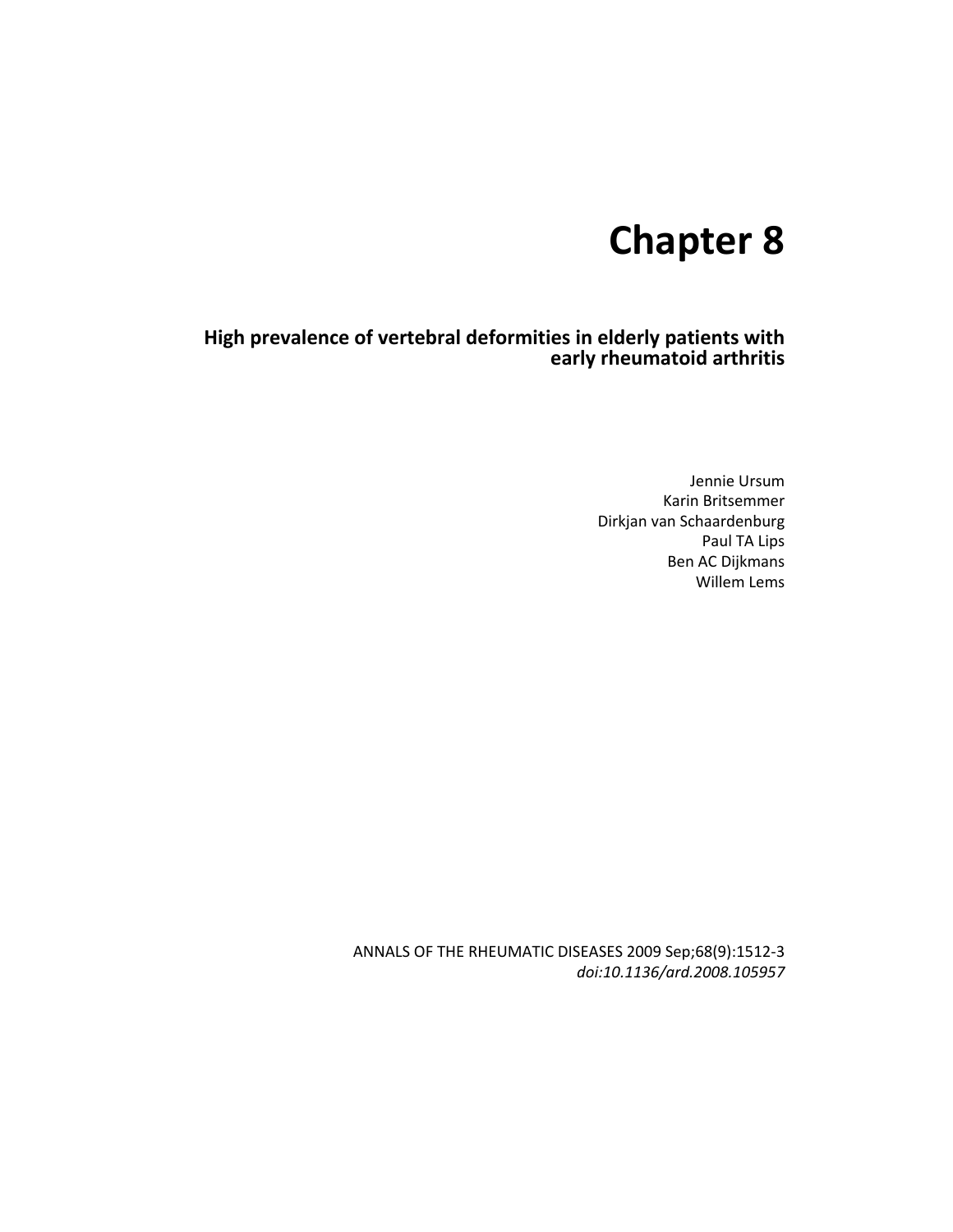## **Letter**

Generalized osteoporosis and local bone loss is a well-known complication of rheumatoid arthritis (RA).Vertebral fractures are the most common type of osteoporotic fracture, and are associated with increased mortality and morbidity.<sup>1</sup> The presence of vertebral fractures increases the risk of new vertebral and non-vertebral fractures.<sup>2</sup> The prevalence of vertebral deformities in the Dutch population aged >55 in women and men is 15 and 12%, respectively.<sup>3</sup> For patients with established RA (mean duration 16.6 years), an odds ratio (OR) for vertebral deformities of 2.0 was found,<sup>4</sup> leading to an expected prevalence of vertebral deformities in elderly RA patients of 30 and 24% for women and men, respectively. Since data on vertebral deformities in early RA are scarce, we measured the prevalence of this condition in a cross-sectional study.

Consecutive patients aged >60 years were included who fulfilled the 1987 American College of Rheumatology criteria for RA at the first visit to our early arthritis clinic and completed a minimum of 2 years follow-up. The cumulative disease activity per patient during follow-up was calculated as the average disease activity score (DAS28). Bone mineral density was measured of the total hip (BMD-hip) and vertebrae L2-L4 (BMD-spine). Radiographs of the spine (T5-L4) were performed and scored according to a standardized semi-quantitative method.<sup>5</sup> Grades 0 to 3 represent a reduction in anterior, middle, and/or posterior vertebral heights of <20%, 20%-25%, 25%-40% and >40%, respectively.

Ninety-eight patients (69% female) were included. The mean age at study inclusion was 68.7 years and the mean duration of follow-up was 6.1 years, 60% was ACPA positive. Vitamin D levels of <20 nmol/l were not found. In 28 patients (29%) at least one vertebral deformity was found (table 1).

| Table 1. Number of vertebral deformations |            |
|-------------------------------------------|------------|
| Vertebral deformities N (%)               |            |
| 0 deformity                               | 70         |
| 1 deformity                               | 21 (21.5%) |
| Grade I                                   | 16         |
| Grade II                                  | 4          |
| Grade III                                 | 1          |
| 2 deformities                             | 7 (7.1%)   |
| Grade I                                   | 2          |
| Grade $I + II$                            | 2          |
| Grade II                                  | 1          |
| Grade II + III                            | 1          |
| Grade III + III                           | 1          |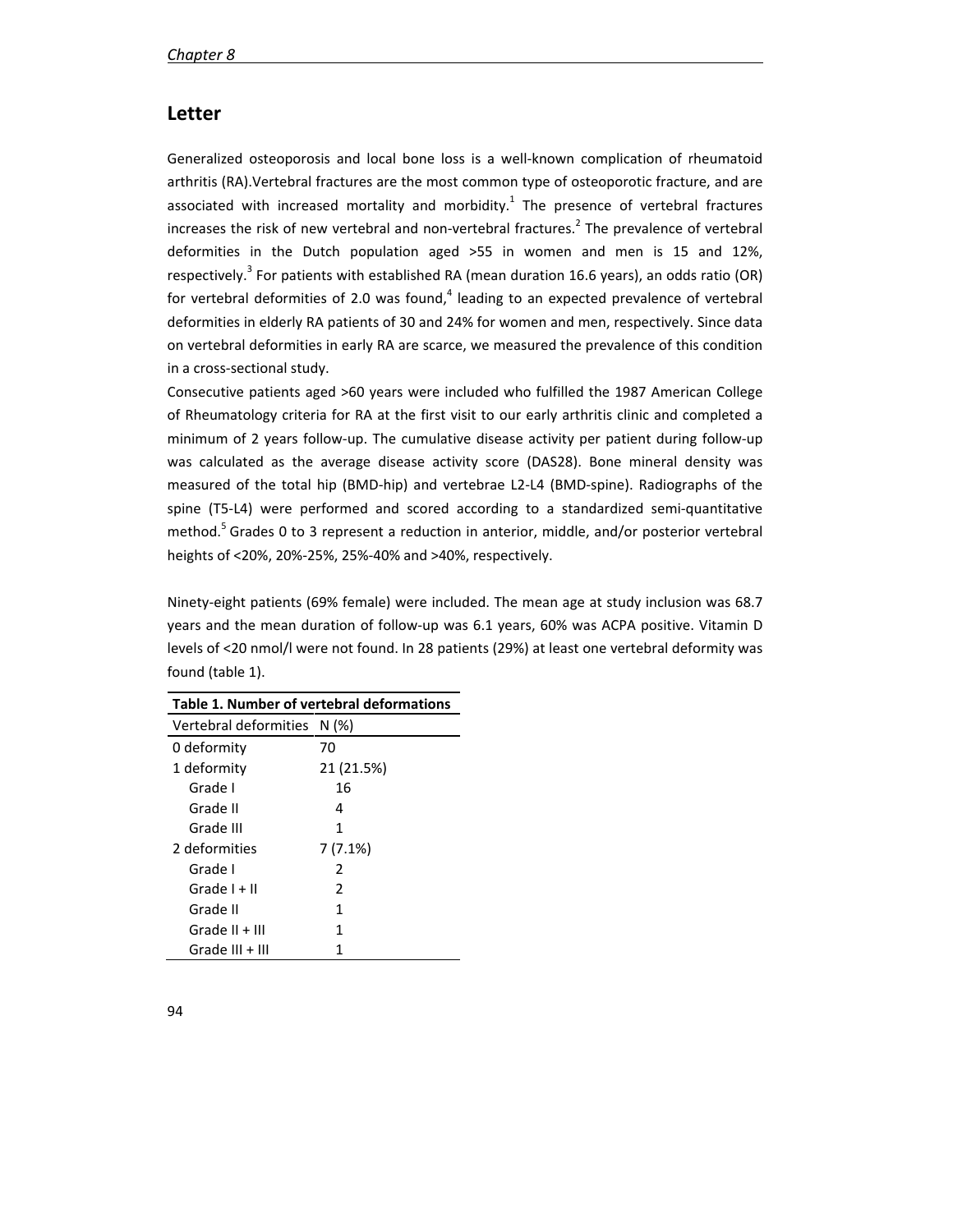The group of patients with versus the group without vertebral deformities had similar mean cumulative DAS28 (3.59 vs 3.57) and HAQ-scores (0.63 vs 0.50, both NS). However, they were older at average (p=0,001), and had lower mean BMD-hip (p=0.017) compared to those without vertebral deformities, even a trend remained after correction for age, gender and rheumatoid factor status (p=0.07). The mean BMD-spine did not differ between the groups. The mean Z-scores were lower in those with a vertebral deformity; the difference was statistically significant at the hips. The use of corticosteroids, DMARDs, anti-TNF or bisphosphonates did not differ between the groups. Of 28 patients with vertebral deformities, only eight (29%) used bisphosphonates.

Almost 30% of these elderly patients with relatively early RA had vertebral deformities, which is in line with the pre-estimated percentage for patients >60 years with established RA. This figure is higher than was found in the healthy population<sup>6</sup> and is in line with previous studies in longstanding RA of more than 15 years duration.<sup>7-8</sup> The presently found association between vertebral deformities and low Z-scores and BMD-hip is also in accordance with previous data.<sup>7,9</sup> Only a minority of patients received bisphosphonate treatment, although bisphosphonates can reduce vertebral fractures by almost 50%.<sup>10</sup>

In conclusion, these results support the need for alertness for vertebral deformities even in early RA.

## **References**

- 1. Cooper C, Atkinson EJ, Jacobsen SJ, O'Fallon WM, Melton LJ, III. Population-based study of survival after osteoporotic fractures. Am J Epidemiol 1993;137:1001-1005.
- 2. Black DM, Arden NK, Palermo L, Pearson J, Cummings SR. Prevalent vertebral deformities predict hip fractures and new vertebral deformities but not wrist fractures. Study of Osteoporotic Fractures Research Group. J Bone Miner Res 1999;14:821-828.
- 3. Burger H, van Daele PL, Hofman A, Schutte HE, Birkenhager JC, Pols HA. [Vertebral deformities and bone density in the elderly; the ERGO Study (Erasmus Rotterdam Health and the Elderly). ERGO Study Group]. Ned Tijdschr Geneeskd 1995;139:2092-2096.
- 4. Orstavik RE, Haugeberg G, Mowinckel P, Hoiseth A, Uhlig T, Falch JA et al. Vertebral deformities in rheumatoid arthritis: a comparison with population-based controls. Arch Intern Med 2004;164:420- 425.
- 5. Genant HK, Wu CY, van Kuijk C, Nevitt MC. Vertebral fracture assessment using a semiquantitative technique. J Bone Miner Res 1993;8:1137-1148.
- 6. Pluijm SM, Dik MG, Jonker C, Deeg DJ, van Kamp GJ, Lips P. Effects of gender and age on the association of apolipoprotein E epsilon4 with bone mineral density, bone turnover and the risk of fractures in older people. Osteoporos Int 2002;13:701-709.